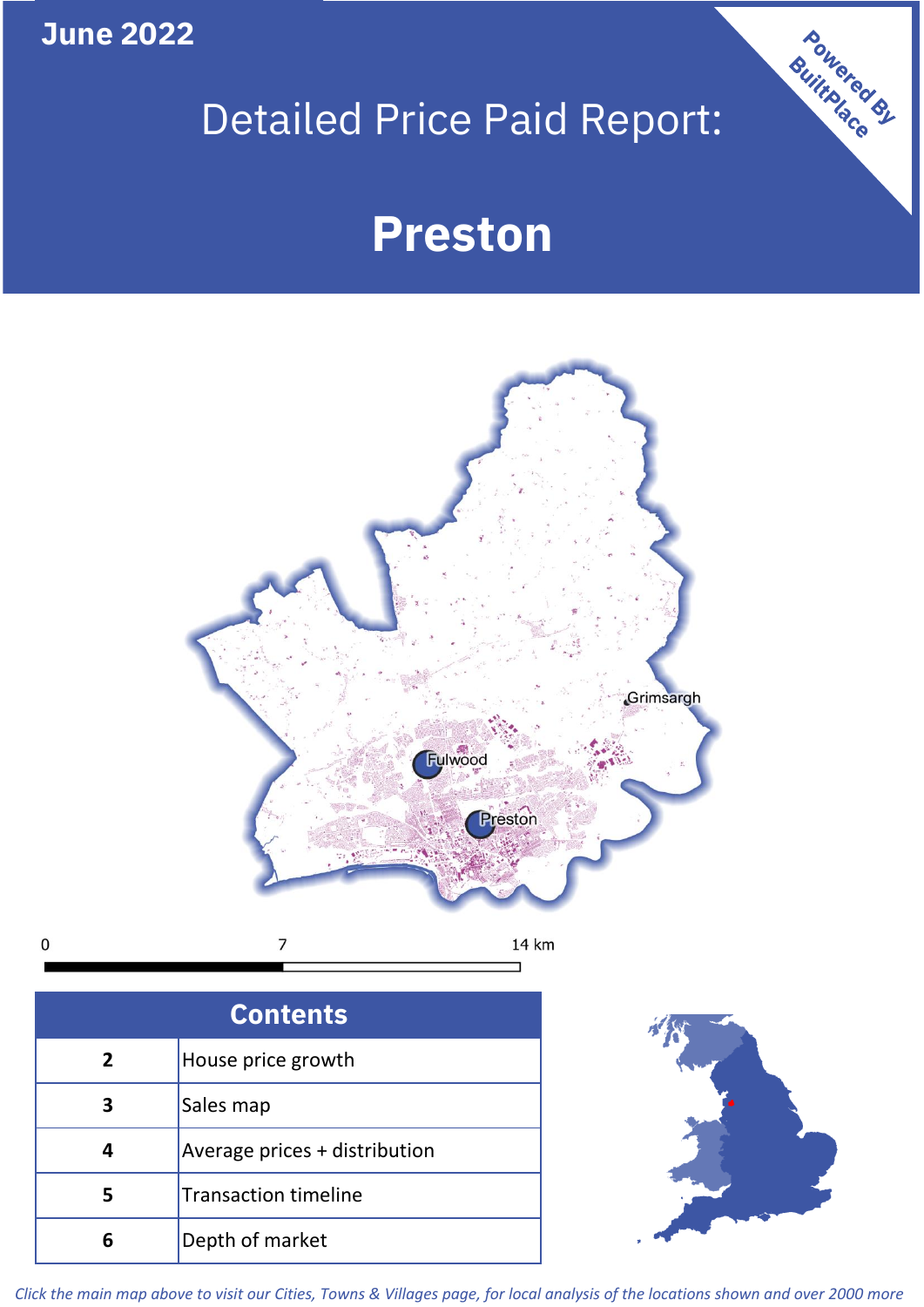### **Headline Data**

|                     | <b>Current level</b> | 3 month | <b>Annual</b> | 5 year | 10 year |
|---------------------|----------------------|---------|---------------|--------|---------|
| <b>House prices</b> | £156,235             | 4.4%    | 9.0%          | 22.5%  | 30.1%   |
| <b>Transactions</b> | 2,034                | $-5.8%$ | 20.6%         | 6.3%   | 49.3%   |

# **House Price Growth (April 2022 data)**

#### *Annual Change in House Prices*



House prices in Preston grew by 9.0% in the 12 months to April 2022 (based on 3-month smoothed data). By comparison national house prices grew by 10.7% and prices in the North West grew by 11.0% over the same period.

Preston house prices are now 7.6% above their previous peak in 2007, compared to +36.0% for the North West and +52.9% across England.



#### *Year-To-Date Change in House Prices, December to April*

Local prices have grown by 4.7% in 2022 so far, compared to growth of 6.2% over the same period last year.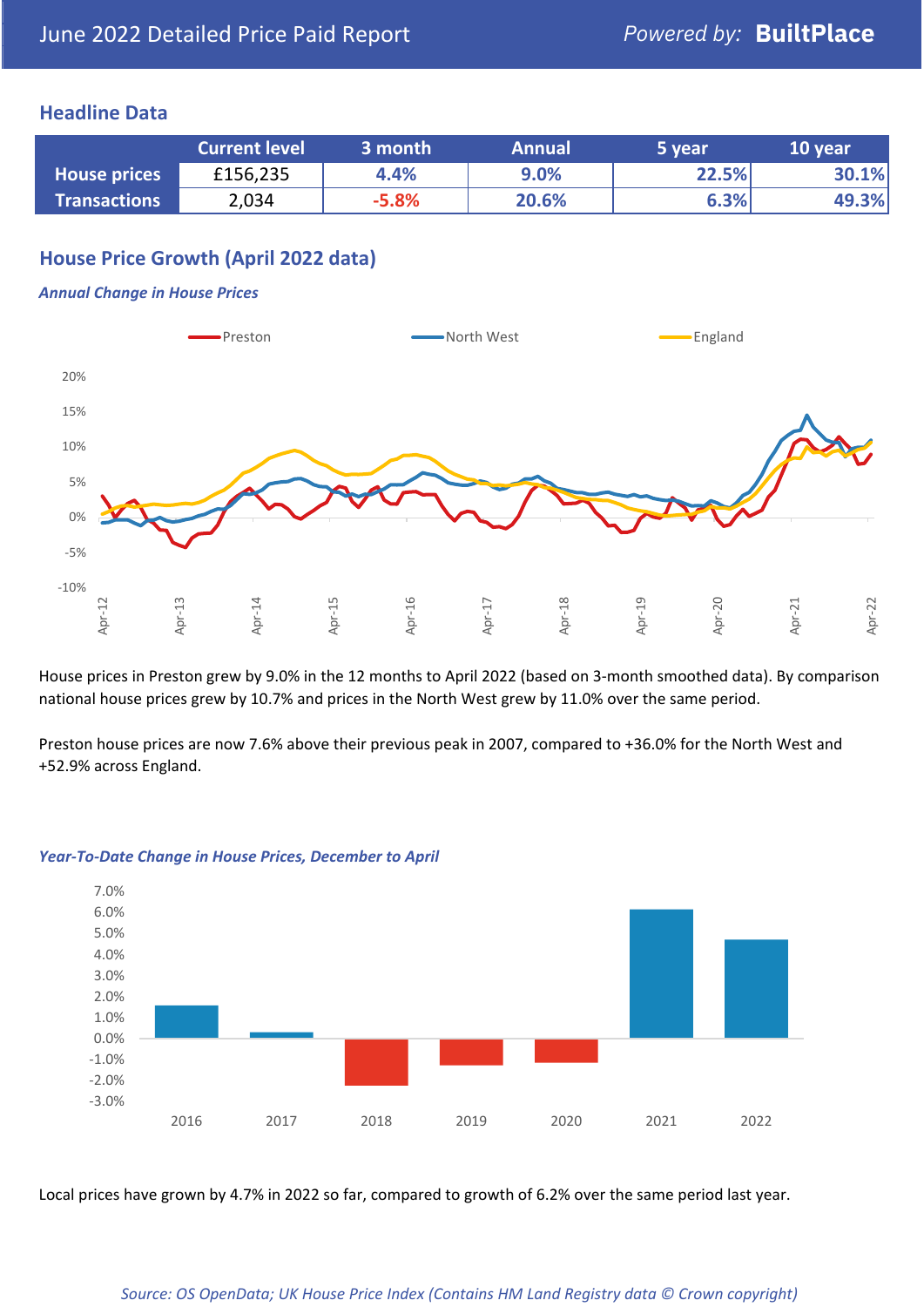# **House Price Map**

### *12 months to April 2022*



*Each point is one postcode, coloured by the average value relative to all sales in this local authority (price bands are LA-specific quintiles).*

# **Map Key**

| 1st quintile / lowest 20%  |
|----------------------------|
|                            |
|                            |
|                            |
| 5th quintile / highest 20% |
|                            |

# *Source: OS OpenData; UK House Price Index (Contains HM Land Registry data © Crown copyright)*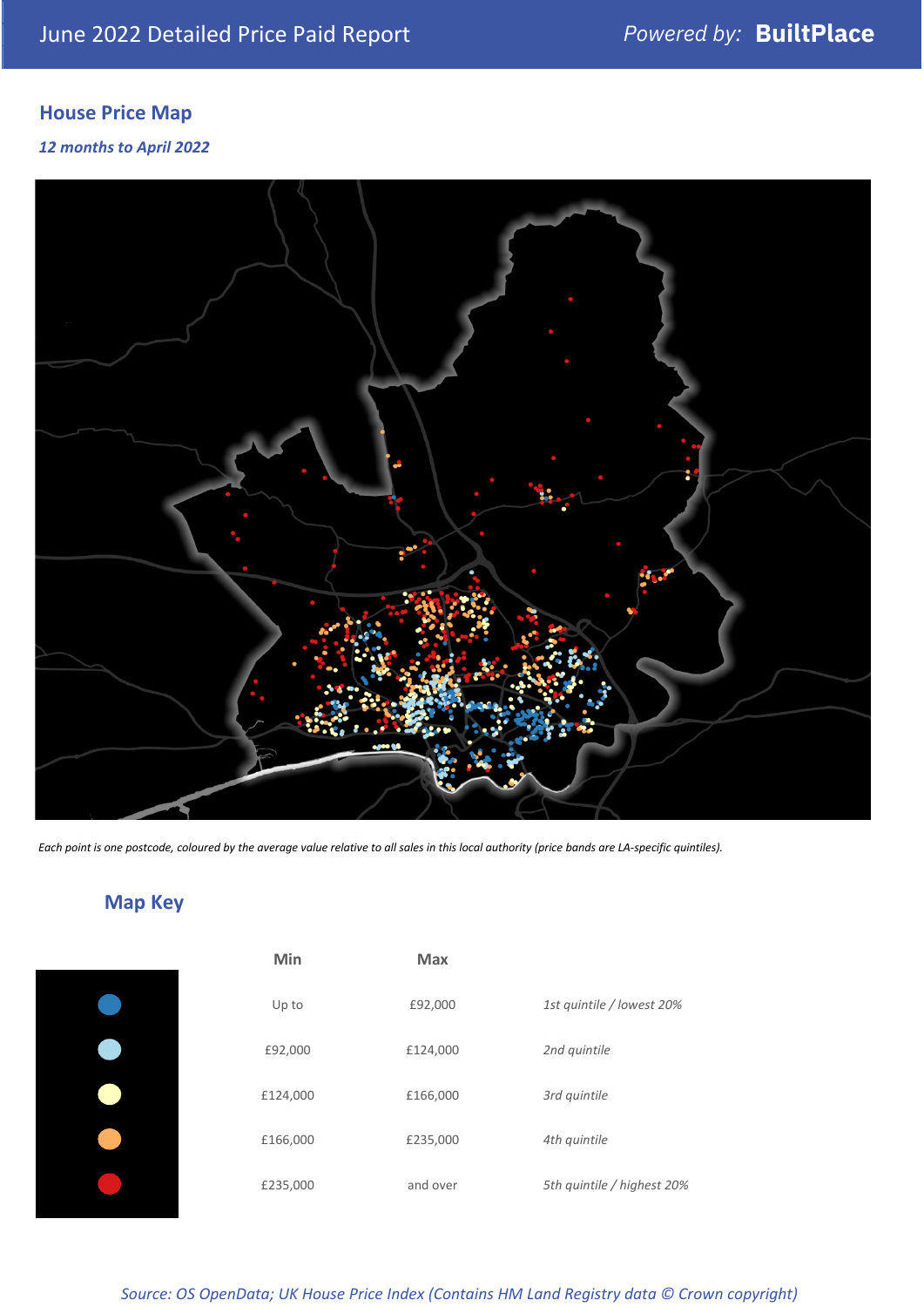# **Average House Price by Property Type**

#### *12 months to April 2022*



|                 | <b>New</b> | <b>Second hand</b> |  |  |
|-----------------|------------|--------------------|--|--|
| <b>Flat</b>     | £174,250   | £84,463            |  |  |
| <b>Terraced</b> | £128,030   | £111,543           |  |  |
| Semi-detached   | £176,627   | £177,874           |  |  |
| <b>Detached</b> | £295,844   | £318,531           |  |  |

# **House Price Distribution by Year**

*All properties, by price band and calendar year (2020 = year to date)*

|                    | 1997 | 2002 | 2007 | 2012 | 2017 | 2019 | 2020 |
|--------------------|------|------|------|------|------|------|------|
| <b>Under £100k</b> | 92%  | 79%  | 29%  | 35%  | 33%  | 26%  | 29%  |
| £100-200k          | 8%   | 18%  | 54%  | 49%  | 41%  | 44%  | 46%  |
| E200-300k          | 0%   | 2%   | 12%  | 12%  | 17%  | 20%  | 15%  |
| £300-400k          | 0%   | 1%   | 3%   | 3%   | 6%   | 6%   | 6%   |
| £400-500k          | 0%   | 0%   | 1%   | 1%   | 1%   | 2%   | 2%   |
| <b>£500k-1m</b>    | 0%   | 0%   | 1%   | 0%   | 1%   | 2%   | 1%   |
| £1-2m              | 0%   | 0%   | 0%   | 0%   | 0%   | 0%   | 0%   |
| <b>Over £2m</b>    | 0%   | 0%   | 0%   | 0%   | 0%   | 0%   | 0%   |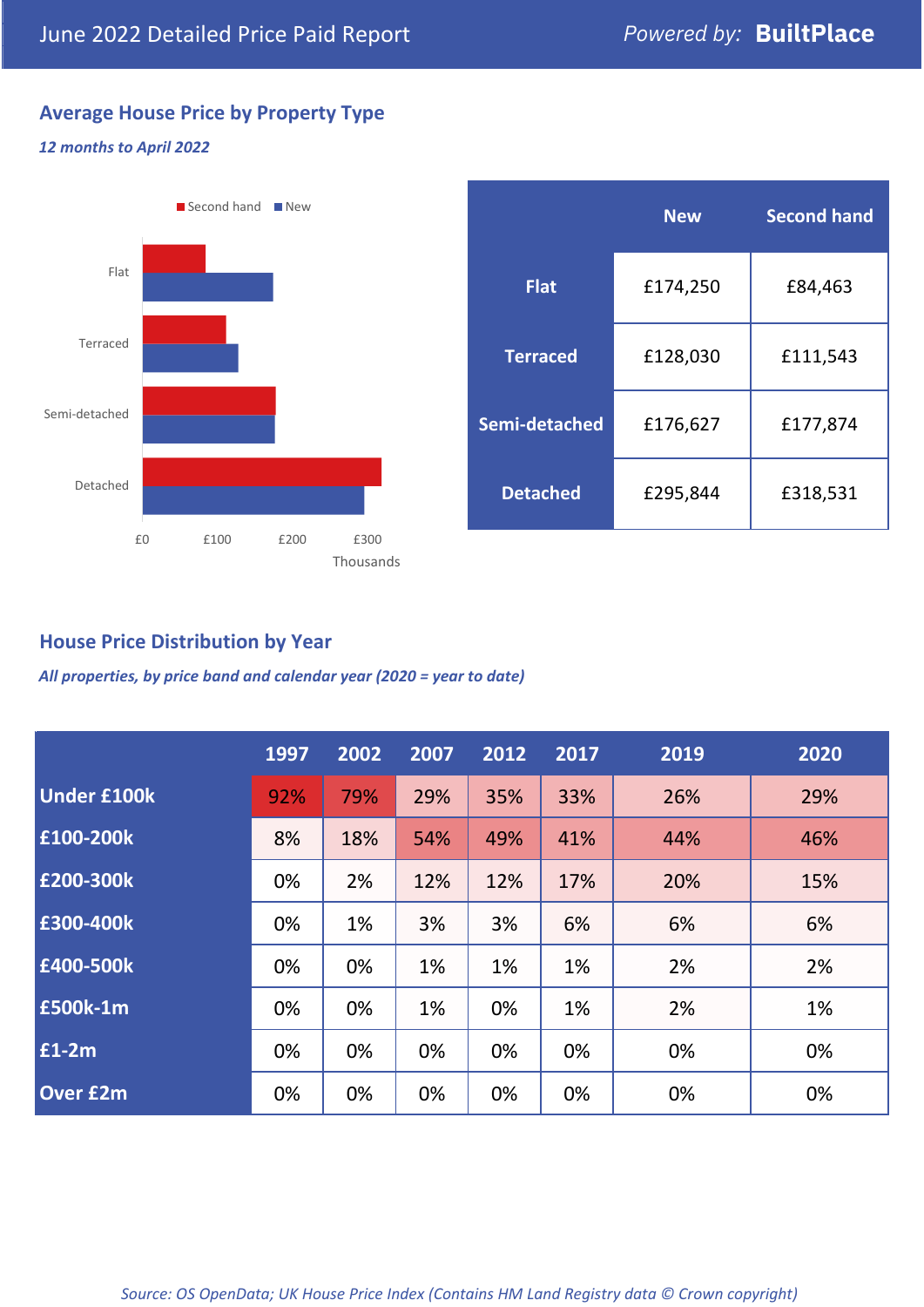# **Transactions (February 2022 data)**

*Annual Transactions, Indexed (2001-05 average = 100)*



There were 2,034 transactions in Preston during the 12 months to February 2022. This is 63% of the average from 2001- 05 and suggests activity is significantly below pre-downturn levels.

Transactions in Preston have grown by 16.3% since 2014, compared to changes of +3.4% for North West and -7.7% for England.



#### *Cash and New Build Sales as % of Total, by Year*

*Note: The data on this page EXCLUDES transactions identified as transfers under a power of sale/repossessions, buy-to-lets (where they can be identified by a mortgage), and transfers to non-private individuals - i.e. it comprises only Land Registry 'A' data.*